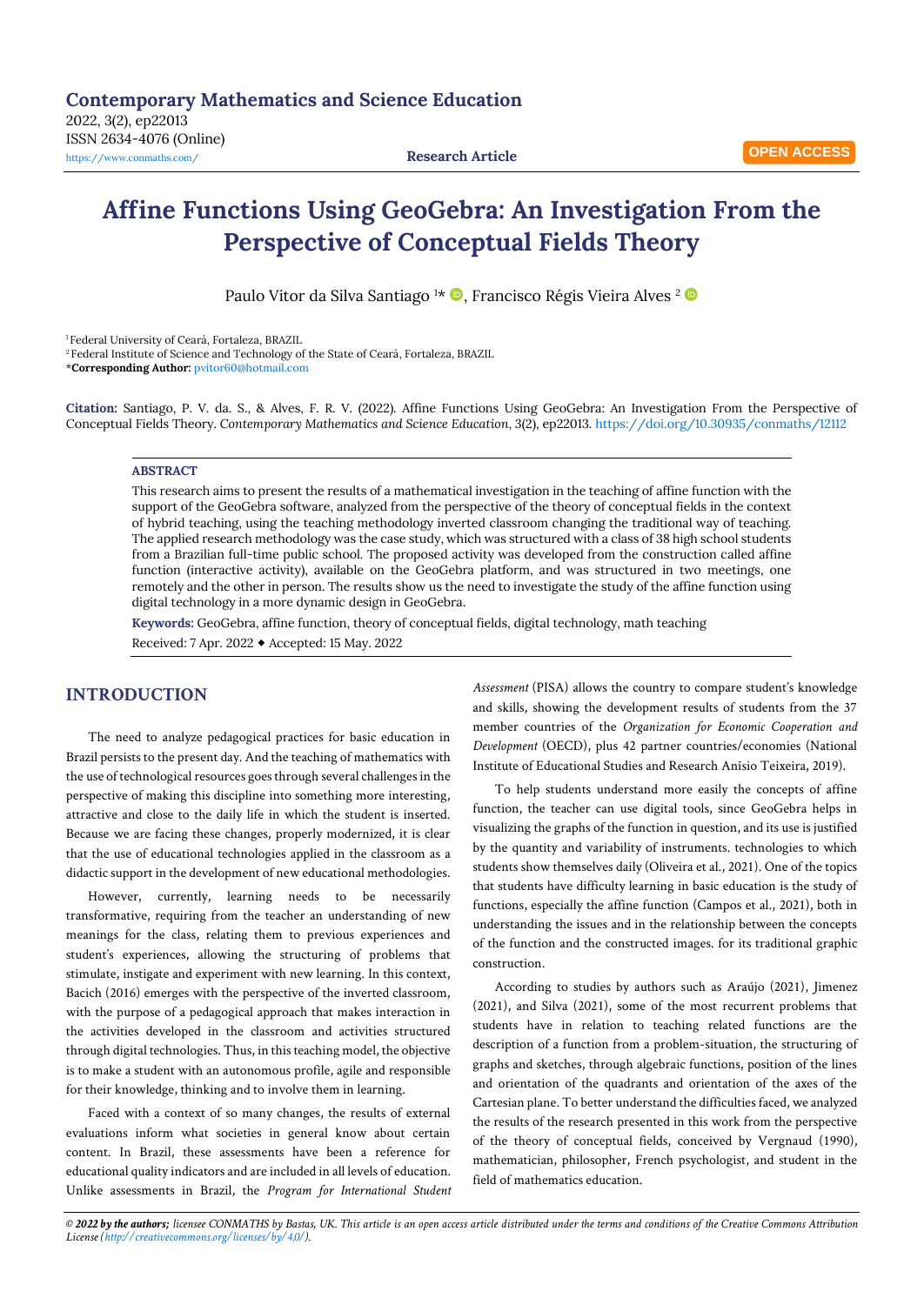According to Vergnaud (1990), the central concept of conceptual field is defined by the set of concepts, properties, situations, symbolic representations and theorems linked to the same concept. In this investigation, we are interested in the relationships between problemsituations and the structuring of the concept, the researcher professor considers two moments: diversity (variety of contexts associated with the concept) and history (the progress of the contextual presentation).

With these assumptions and considering that the structuring of the conceptual field of the affine function is developed in the GeoGebra software, making use of a construction called "affine function study", to understand how students relate the concept of affine function, its mathematical elements, and the handling of its graph, through a dynamic didactic situation. GeoGebra is a program designed for teaching and learning, whose main objective is to make mathematical concepts easier and clearer for students to understand (Ziatdinov & Valles Júnior, 2022). The objective of this research is to present the results of an investigation in the teaching of the affine function with the support of the GeoGebra software, analyzed from the perspective of the theory of conceptual fields in the context of blended learning, using the inverted classroom methodology.

The research methodology used for the development of this research was of a qualitative nature, of the case study type, because according to Yin (2001), the case study takes place in the research methodology from guiding questions such as "how" and "why". For the procedure and data analysis, the content analysis methodology, proposed by Bardin (1977), was used to analyze the written productions and the resolutions of the participating students. In this way, we observed the student's availability in relation to the activity proposed by the teacher, as well as their interests and learning conjectures about the content with the use of GeoGebra.

### **THEORETICAL FOUNDATION**

The study of the affine function requires algebraic knowledge and understanding of the graph in relation to the movement of the line, in addition to the ability to understand problems, which is still an immense challenge for basic education students, as presented by the studies by Correa et al. (2020), Eloi and Andrade (2022), Mello and Colombo (2021), and Oliveira and Romao (2018). According to Correa et al. (2020), work with related functions in the classroom still happens, most of the time, with the use of assessments and through traditional methodologies in solving problems, in which little is suggested, from the perspective of the tasks, the use of questions as a way to improve the mathematical knowledge of this subject.

Mello and Colombo (2021) bring in the research a proposal for teaching affine function with use in the methodology of teaching, learning, and evaluation through the resolution of questions, more specifically in the topics of basic knowledge of affine function and construction of graphs, so that can outline teaching strategies that help them to learn the mathematical elements in question. From this perspective, these authors suggest that.

> "Eloi and Andrade (2022) consider it essential that the concept of function can be understood as an instrument of interaction between quantity and quality in the search for regularities of natural or social phenomena, thus constituting a "powerful" concept. The authors point to the importance of the potential

didactic contract for student learning. These authors also suggest, in their work, the use of textbooks, what they call literature from the perspective of reading, which involves knowing the coefficients and terms of the function with the fixed and variable parts. Added to the aforementioned is the need to develop human relations skills such as tolerance and understanding" (Oliveira & Romão, 2018, p. 149).

About learning in algebraic developments, Oliveira and Romão (2018) report professional skills in challenging situations in the concept of affine function. Specifically, when teaching functions, these authors claim that the contents encompass values, attitudes and norms to determine learning. Silva and Pitanga (2018) mention the use of the GeoGebra software from a problem situation, that is, an exploration with the contents of affine function before its appropriation. Therefore, students understand the definition of "[...] affine function is:  $f(x) = ax + b$ , with a being a real number different from zero" (Silva & Pitanga, 2018, p. 12).

Faced with the obstacles encountered mainly in the teaching of related functions, we use the theory of conceptual fields (Vergnaud, 2009) as a basis for the process of acquiring knowledge by the subject, especially the student in school, as well as understanding the parameters (coefficients) that are inserted in the affine function. According to Vergnaud (2009), the learning context will always exist in various situations for which the student already has an organized strategy and skills necessary to solve it.

Vergnaud (2009), in his theory, describes that a concept is not structured alone and in isolation. Throughout the work, he carried out studies of the relationships between the concepts present in problemsituations that involve zero of the function, graph and movement of the line, respectively. Also, according to Vergnaud (2009), the explanation of the types of relationships between deductions and visualizations that can be considered for each type of problem.

Alves (2019) also points out, from the perspective of Vergnaud (1990), that "[...] its integration into studies aimed at understanding learning through activities [...]" of students, and in turn it is sustained in the understanding of the plastic and adaptive process of the organization of the subject's task, of the mathematics teacher, of their work environment and, above all, of the development of the competent and active educator.

With regard to the use of digital technology for related functions, the document that determines the Brazilian curriculum matrices – the *Common National Curriculum Base* (BNCC) – reinforces that digital technologies in education are not just about using them only as a support for provide learning or stimulate student's interest, but rather to use them with students to structure their knowledge using these educational technologies (Common National Curriculum Base, 2018), as in the same proposed method of activity using manual paper records and the contribution of an educational digital software, program, platform or application.

With this, we take in this research an activity aimed at teaching the related function with the use of digital technology through GeoGebra, which is a software that performs mathematical constructions aimed at teaching mathematics. Oliveira (2021) points out some possible constructions used by the commands available in GeoGebra, to encourage students in their commitment to mathematics, which are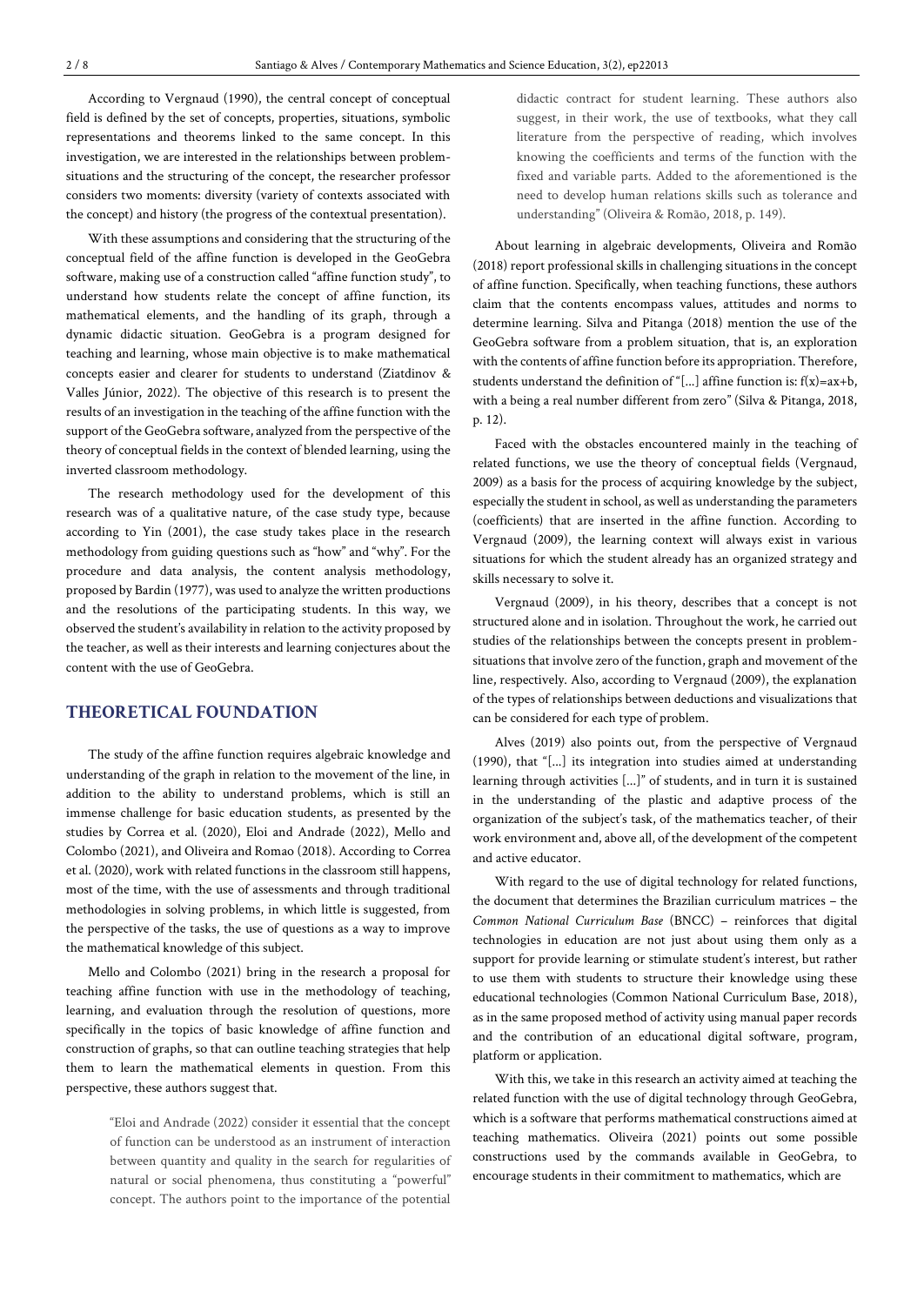"[...] modify functions via the slider; obtaining special points of the functions, such as roots, maximum or minimum value, intersection with the axes; solve derivatives and integrals; among others" (Oliveira, 2021, p. 41).

Thus, the GeoGebra software is a technological resource with great potential to help the student in his learning about the affine function, in which he can analyze the commands in a manipulable and participatory way, relating his concepts with the graphic images structures from the handling of its functions, to be a tool that facilitates learning.

In view of the COVID-19 scenario, we reiterate that the activity described in this work took place in the blended learning teaching modality. According to Bacich (2016, p. 4), this modality is divided into

> "[...] two learning environments, the classroom considered traditional and the virtual learning environment, are gradually becoming complementary."

With regard to the flipped classroom methodology, according to Pavanelo and Lima (2017), the active learning methodology can facilitate actions aimed at interactive learning in the school environment, and develop guidelines based on digital resources outside the classroom environment, with the notable feature that class time is not used in classroom exhibitions, but is used for interactive group or individual activities.

With the inclusion of the active methodology of the inverted classroom, what was previously only a traditional homework task started to be carried out within the classroom, bringing everyday situations to the face-to-face school environment, since the concepts and definitions more difficult can be analyzed by the teacher during the class, as it is assumed that the student arrives in the classroom with previous knowledge about the content in question.

# **METHODOLOGY**

The methodology used in this work is of a qualitative nature, of the case study type, in which we observe the student's development in the face of the activity made available through the GeoGebra software, related to the inverted classroom teaching model. Thus, we have a description of the didactic situation from the conjuncture in which the investigation is being developed (Gil, 2002). In the content analysis, we present the proposal of Bardin (1977), to analyze the descriptions and resolutions of the researched students, in which we observe the activities built by the students and the difficulties presented by them.

Data analysis is descriptive, as this type of analysis aims to describe and understand the moments as they happen during the application of the situation. In this way, we describe the interactive moments using GeoGebra in the classes. We sought to structure an interpretation of the data, which according to Gil (2002), is a link between the results obtained and other known results, whether theoretical results or research carried out previously. In this case, we link our interpretation of the data to the theory of conceptual fields and to the learning difficulties on the subject of related functions already described in the research.

The work was carried out with a class of 38 students from the 1st year of high school (age group between 15 and 17 years old) from a public school of integral education in the city of Quixeramobim, Ceará Brazil, in the second half of 2021. The structured activity addresses the topic of affine functions, with the general objective of analyzing the coefficients and graph generated by this type of function. As specific objectives centered on:

- (i) understand what happens with the coefficients when moving parameters, a and b in the graph of an affine function in GeoGebra software;
- (ii) identify the zero of the affine function and the behavior of the line in relation to parameters a and b of the manipulated function; and
- (iii) confront the data of the affine function with the line from a graphical perspective.

The active methodology of the inverted class was separated into two meetings, one virtual by videoconference and the other face-to-face at school. It is worth noting that due to COVID-19 pandemic and the social distancing measures adopted in all school institutions, among the 38 students who are part of the class, all of them interacted at the moment at a distance, but only 27 of them were present in the classroom. meeting at school, while the other students participated in the speech broadcast by the Google Meet platform, interacting through the chat on the virtual platform and using the microphone. However, everyone performed and submitted the proposed activity in Google Classroom.

In the virtual interaction, students had access to the activity proposed in GeoGebra through the link provided by the teacher, entitled "affine function (interactive activity)" and had the opportunity to manipulate the graph shown. After handling, they were invited to use the Google Classroom platform to solve an activity on the movement of the line of an affine function, based on their reflections and understanding of the behavior of the graph. The problems proposed in the virtual activity are listed in **Table 1**.

In the face-to-face meeting, the teacher mediated and socialized the student's resolutions, presenting the GeoGebra software and analyzing the authenticity of the answers presented. From there, each student was asked to mathematically structure the movement of the line of an affine function from the handling of its coefficients (a and b), using the activity proposed in GeoGebra, the speech based on Google Classroom resolutions and the textbook of the student as classroom support.

The research tools used in data collection were a virtual questionnaire prepared to collect the records and solutions of the students and observation prepared by the two professors who accompanied the research and data collection. Thus, for data collection, notes of student's resolutions on the Google Classroom virtual platform and photos of the activity developed in the classroom were used. To maintain the identity of the research participants, the students will have their names configured by P1 (participant 1), P2 (participant 2). And so on.

The student's resolutions were analyzed, evidenced and discussed by two mathematics teachers from the aforementioned school where the research was carried out, so that this article could be written. This work involves human beings, therefore, we announce that all identifications of the participants were preserved, as well as we reinforce that the ethical issues that constitute the analysis and interpretation of the data collected in this research were met.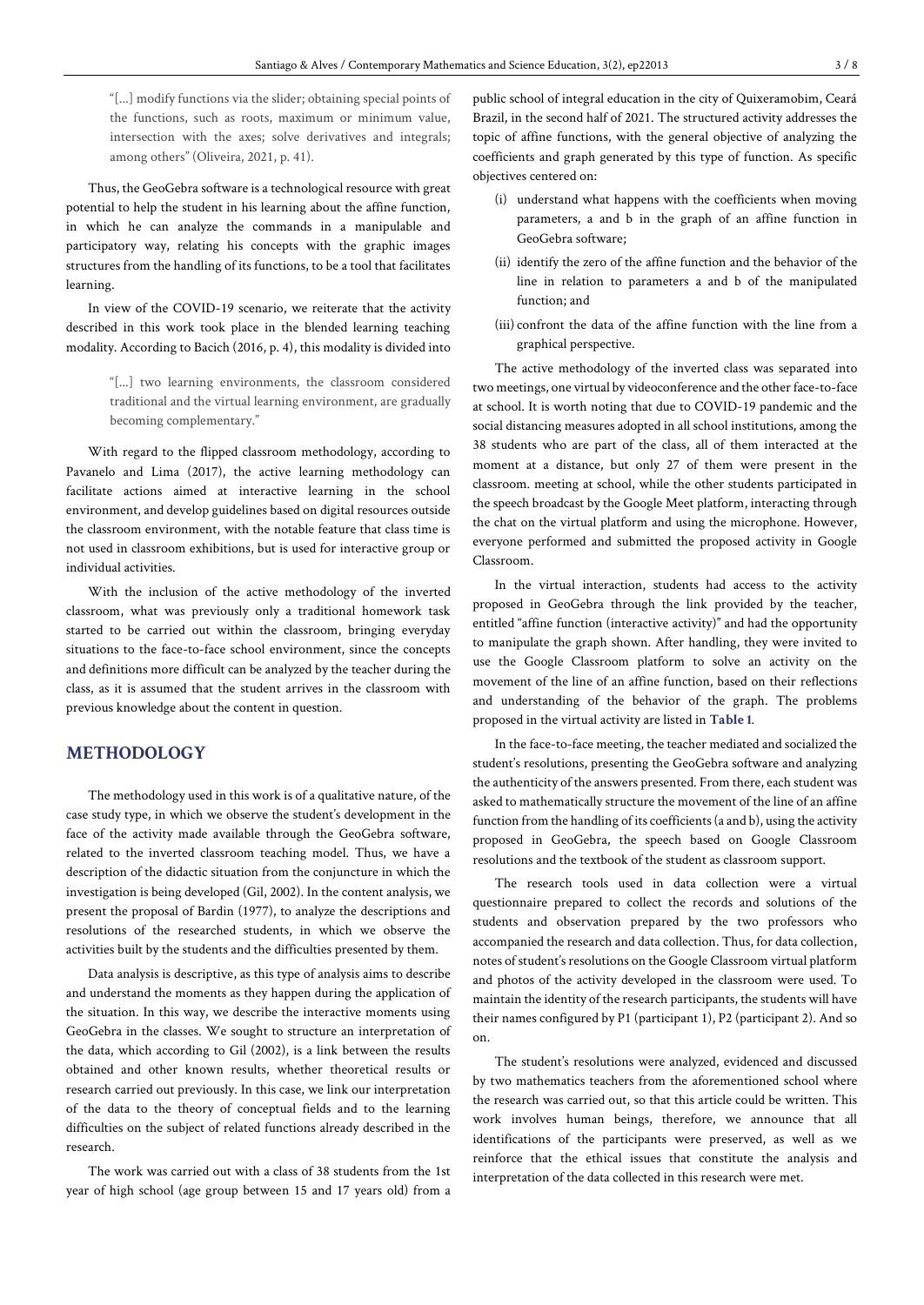#### **Table 1.** Questions directed in the proposed activity





| (b) At how many points does the graph cross the x-axis? and the axis $\gamma$ ? |
|---------------------------------------------------------------------------------|
| (c) $f(1, 7)$ is greater, less than or equal to $f(2, 9)$ ?                     |
| (d) What is the maximum value of $f(x)$ ? And the minimum value?                |
| (e) Which point on the graph has an abscissa -1?                                |
| (f) The point $(4, -1)$ belongs to the graph of $f$ ?                           |
| (g) What is the value of x when $f(x)=3$ ?                                      |

In terms of data processing and analysis, a posteriori epistemological reasoning is used to deduce the collected data, interpreting them based on the theoretical references indicated in this study and on reading the findings of research relevant to the topic. When we refer to the quality and reflexivity of the analysis of student's resolutions and interactive moments in the classroom, we are evaluating not only correct or wrong answers, but also the various ways in which they demonstrate knowledge using the GeoGebra software in the classroom. class and also as a way to observe the student's learning difficulties.

In this perspective, the study is based on the reliability of conversations between studies by other authors related to the topic, as well as on the experience of the professors who conducted the study. So, mastering a conceptual field is not a quick process, but when you encounter difficulties, you overcome them (Batista et al., 2021).

Therefore, Batista et al. (2021) state that it is essential to provide opportunities and stimulating moments that allow the student to speak, because through speech the student is able to express his understanding of a certain concept, revealing to the teacher which concepts were assimilated during the application of the activity using digital technology.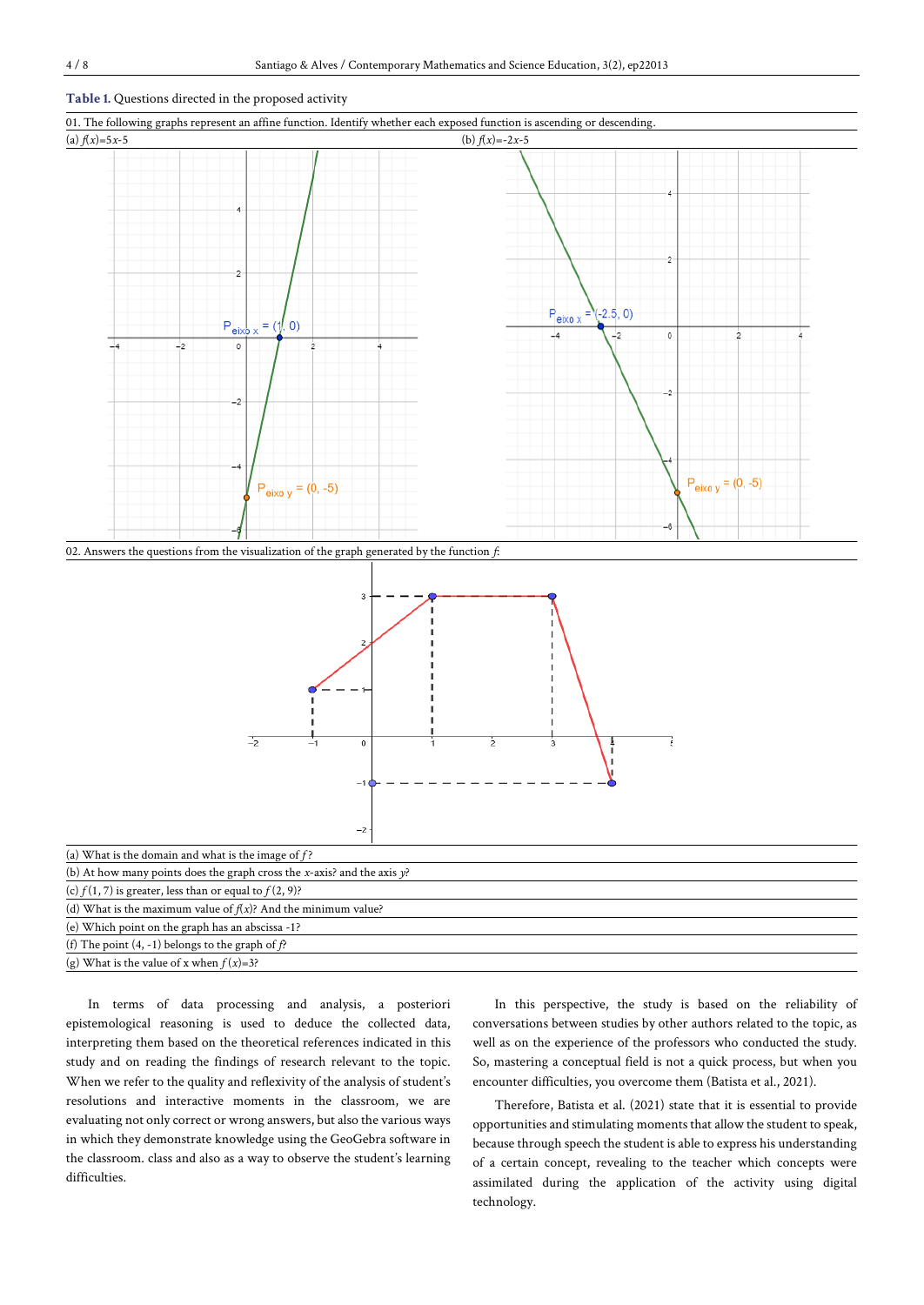

**Figure 1.** Resolution of P2



**Figure 2.** Line visualization in GeoGebra

# **RESULTS AND DATA ANALYSIS**

In this topic, we will discuss the student's resolutions to the proposed activities, based on the theory of conceptual fields. In addition, we highlight some images as a record and understanding of the use of GeoGebra software in blended learning and combined experiences using the flipped classroom approach. From the construction made available and directed to this activity using GeoGebra, we started the speech with the first question, which asks the student to describe the movement of the line related to the graph of the affine function from the movement of the sliders a and b (**Figure 1**).

In the illustration shown by student P2 in **Figure 1**, they represent what was noted as a resolution of the first question pointed out by most of the class to the movement of the sliders, showing that the line can be directed to the left or right in the horizontal and vertical facing upwards, if a>0 and facing downwards a<0, highlighting the fact that students noticed relationship of coefficients on the line of the function.

In this first question, students were able to analyze and make combinations on the movement of the graph of the function based on intrinsically conceptual characteristics, although the line of the affine function within the GeoGebra software is not a simple learning concept, but an illustration (Vergnaud, 2009). This structured construction in the software is demonstrated in **Figure 2**. From this perspective, we can observe that the second question describes questions directed to the parameter of the function, with some difficulty to verify the information contained in the graph (**Figure 3**).



**Figure 3.** Figure on top of a column



**Figure 4.** Construction of the graph referring to the second question

Student P7 relates the points on the graph from the coefficients visualized in the GeoGebra software. Student P9, on the other hand, states that the sign in the function is changed according to the movement of a and b located in the sliders. We can notice that in **Figure 3**, the students showed resolutions based only on the illustration seen in GeoGebra, but that the relative position of the line had a better understanding and understanding of all.

Based on Vergnaud (2009), the analysis of a mixed question allows a detailed observation of the information contained in the graph and questions relevant to the situation and the relationships defined between the points present in the problem situation (**Figure 4**). Ortega et al. (2020) provide a concept for an affine function, defined as a linear function of type ax+b, as a and b are natural numbers. The question seeks the student's previous knowledge of the zero of the function, numerical sets in the definition of domain, range and image of the function, in addition to requiring a level of conception for which the student is often not prepared to face.

We understand that there was a mistake in the interpretation of the second question by these students in a specific way, possibly because they could not understand the theoretical part mentioned in the textbook, which was explained by the teacher at the time of interaction in the classroom in the face-to-face format. According to Vergnaud (2009), the variety of situations is important for student learning. However, the teacher chose to present similar situations, from the point of view of the theory of conceptual fields, one demonstration after another, a fact that contributed greatly to expanding the student's knowledge of these issues.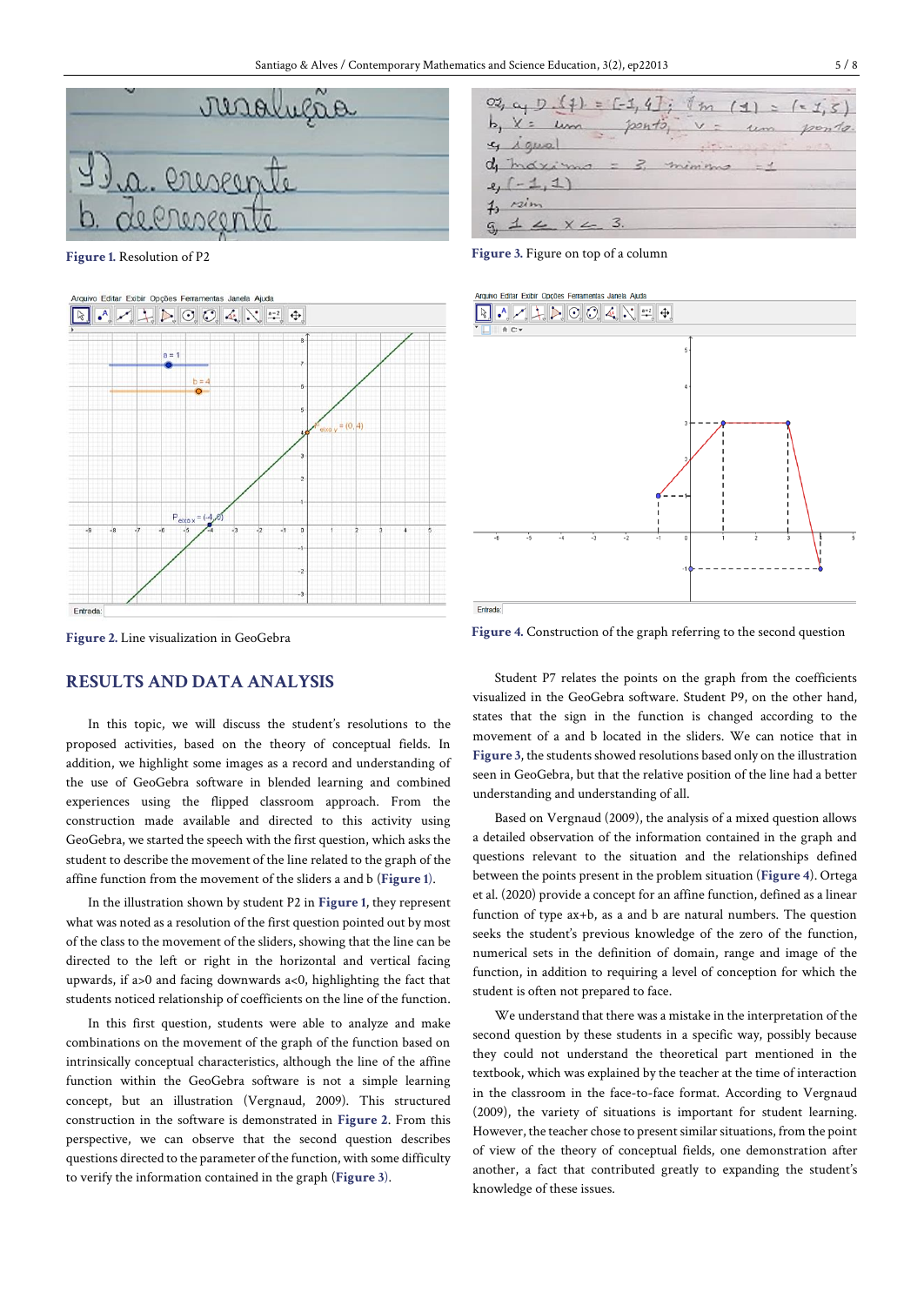

**Figure 5.** Face-to-face moment using GeoGebra



**Figure 6.** Records of the face-to-face meeting in the classroom

In the face-to-face meeting, **Figure 5**, **Figure 6**, and **Figure 7** show records of students using the GeoGebra software divided into teams, where the contents explored in the software were discussed and doubts about the activity proposed by the teacher were clarified. The use of GeoGebra in the classroom by the teacher after the development of the activity at home, following the teaching methodology of the inverted classroom, allowed a positive learning, in which the student's resolutions to the proposed activity happened in an organic way.

The main differences between this study and other studies read and presented in the theoretical framework of this work are: conducted in mixed instruction; the use of GeoGebra software as a teaching resource in conjunction with a flipped classroom approach; and analysis of the theory of conceptual fields.

However, we can report that the research by Silva and Pitanga (2018) inspired us to use the GeoGebra software with related functions, as well as the works of Correa et al. (2020), Mello and Colombo (2021), Oliveira and Romão (2018), and other works cited throughout the research helped us to understand the main difficulties of students in understanding the affine function. In addition, Vergnaud (1990, 2009) research presented us with the means to understand these difficulties and interpret them based on his theory of conceptual fields.



**Figure 7.** Use of mobile devices to resolve the issue

### **DISCUSSION**

Based on the theoretical framework, we can find the reasons for the errors pointed out by the students and understand the way in which mathematics textbooks approach the topic very succinctly, creating a learning gap (Silva & Pitanga, 2018). Thus, as shown in the works of Correa et al. (2020), Mello and Colombo (2021), and Oliveira and Romão (2018), the study of the affine function can be motivated by application problems where it is necessary to find a line with declination for vertical and horizontal, for example in problem of finding the zero of the function. According to these authors, based on the results collected, we can understand the study of this type of function must be structured so that the student can understand the relationship between its coefficients and the graphic aspects, avoiding the rules of memorization.

In addition, as the research by Eloi and Andrade (2022) shows, the methodology of teachers in the Brazilian context has some gaps, such as traditional classes and little use of technology or recreational resources, and thus, little student development and a narrow and simplified affine functions. In addition, a more in-depth discussion of the concept of affine function in the classroom environment is lacking, as well as the exploration of the concepts of functions, considering the relationship between concepts and mathematical thinking, as explained by Vergnaud (1990), explained in theoretical foundation of this research.

The observations and resolutions presented by the students allow us, as teachers, to think about our practice in order to bring students the materials and methods related to mathematics (especially algebra) in a clearer and more concrete way, strengthening theoretical concepts for answers to the questions that require practical calculations. The research result suggests that mathematics teachers should modernize their classes, choosing new strategies for the teaching of a related function in Brazilian basic education, since only the problem-situation method and the use of the textbook are not acceptable enough for students to students learn to calculate algebraic questions.

Finally, we highlight the importance of including the BNCC, making use of technological educational resources as a way of including prior knowledge and strengthening student's mathematical thoughts, given that we have new generations of students connected to the internet, who need methodologies of teaching that interact with their abilities in solving mathematical problems.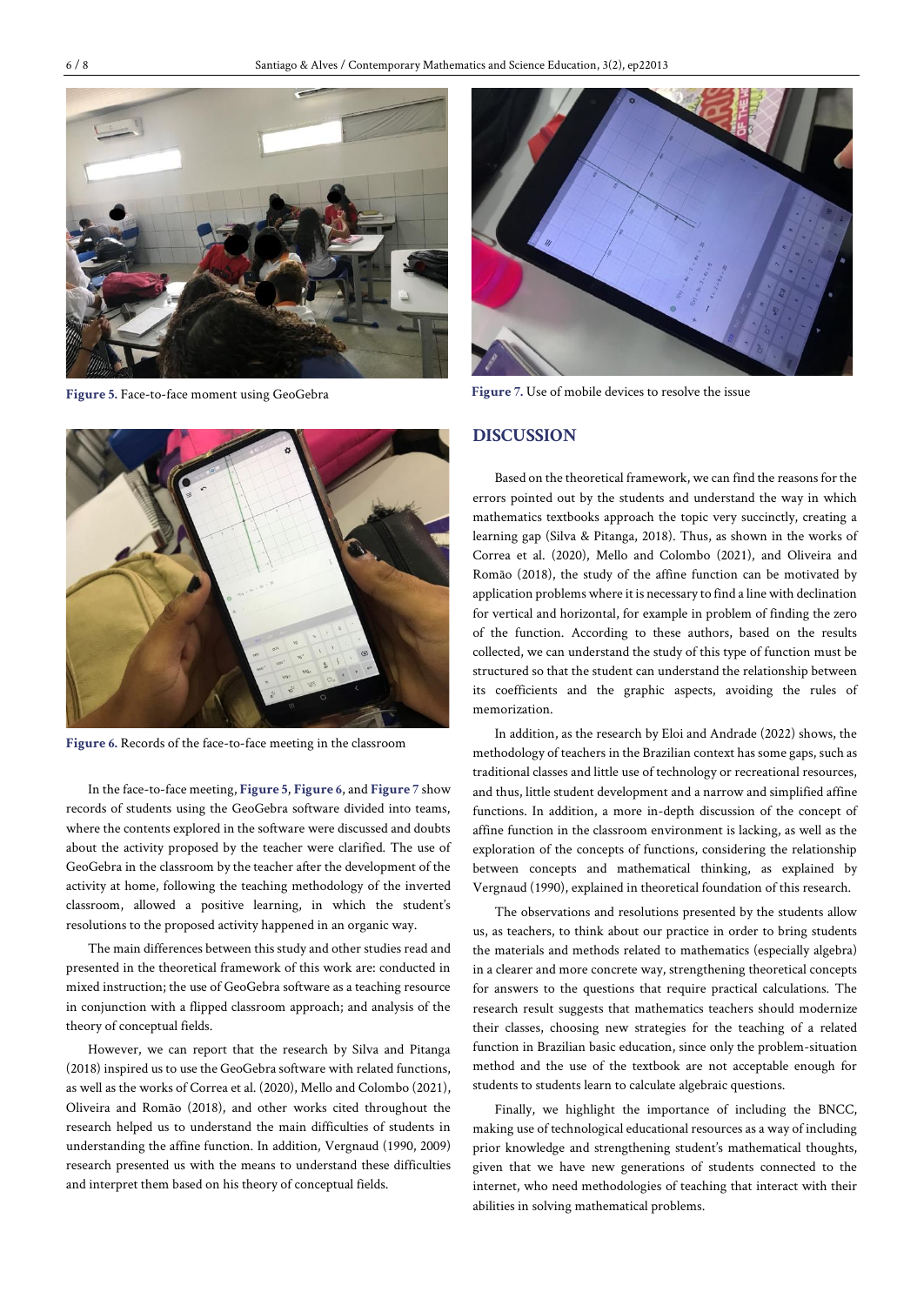# **FINAL CONSIDERATIONS**

This research presents the description of an activity carried out in the hybrid teaching model with high school students in the study of the affine function, analyzed from the perspective of the theory of conceptual fields, in which we seek to observe the relationship between the concept and figure demonstrated by the students through of a construction in GeoGebra software. The study of the affine function with the support of GeoGebra can provide the teacher with a better view of the student's progress. The student's interest becomes efficient in the structuring of activities with the support of the GeoGebra software and with the use of the inverted classroom methodology.

The theory of conceptual fields based the analysis of the results, showing that there is a certain difficulty in the association between the parameters of a concept of an affine function and its graphic representation in the software, highlighting the relevance of working with this content to arouse student interest and meaning in everyday situations involving this subject, which became clearer due to the use of GeoGebra.

The GeoGebra software has several tools and commands for the development of the student's mathematical thinking and reasoning. In this research, we observed that the moment of interaction of the resolutions was productive, in which the students had the opportunity to analyze their mistakes and think about them, as well as internalize their successes and expose the understanding of the affine function in a natural way. The transformations in the educational scenario caused by COVID-19 require new work methodologies, different from the traditional expository class. From this practice, we consider the need for a new attitude towards the classroom, in which we clearly reflect the role of digital technology for the transformation and learning of students and improvement of the teacher's pedagogical time.

When structuring this work, we realized that one of the most provocative ways to modify the study of related functions for the student is to use technological educational resources as support. In this experience with the GeoGebra software, we learned that using this technological tool we can structure not only activities on the functions described in this research, but also other themes and practical activities that direct the student to analyze, reason, develop and mainly structure their own constructions to solve problems. mathematicians.

Among the obstacles of this study, we have the adversity that occurred during the virtual class related to the access to the internet by the students, as well as the lack of technological equipment compatible with the software for the development of household tasks. Unfortunately, this is common in the reality of many Brazilian public educational institutions. In addition, we also consider the fact that part of the students participated in the two virtual meetings, in view of the social distance imposed by the COVID-19 pandemic, as we have students who belong to the risk group.

We propose the reproduction and reading of this work, as well as the use of the GeoGebra software and the inverted classroom teaching methodology for high school mathematics teachers. Future developments in this line of research can insert an appropriate analysis that can compare the use of GeoGebra with other technological tools or even expand the use of GeoGebra to other areas of education and in other high school grades.

In addition, as a conception of the future, it is relevant to note that other mathematics teachers in Brazil and in other countries teaching with digital educational technologies, as well as influencing them to use the flipped classroom method, which yielded good practice in school and home environment. Finally, we hope that this research can encourage other teachers to work with active methodologies, using digital technology beyond the classroom and using GeoGebra software to explore other methodological possibilities for teaching mathematics.

**Author contributions:** All authors were involved in concept, design, collection of data, interpretation, writing, and critically revising the article. All authors approve final version of the article.

**Funding:** A pesquisa foi desenvolvida no Brasil e apoiada financeiramente pelo Conselho Nacional de Desenvolvimento Científico e Tecnológico [The research was developed in Brazil and financially supported by the National Council for Scientific and Technological Development].

**Declaration of interest:** Authors declare no competing interest.

**Data availability:** Data generated or analyzed during this study are available from the authors on request.

# **REFERENCES**

- Alves, F. R. V. (2019). A vertente Francesa de estudos da didática profissional: Implicações para a atividade do professor de matemática [The French branch of professional didactics studies: Implications for the activity of the mathematics teacher]. *Vidya, 39*(1), 255-275.
- Araújo, J. R. de. (2021). *Conversão entre os registros de representação gráfico e algébrico da função afim: Análise a partir da interpretação global de propriedades figurais* [*Conversion between graphical and algebraic representation records of the affine function: Analysis from the global interpretation of figural properties*] [Master's thesis, Universidade Federal de Pernambuco, Recife].
- Bacich, L. (2016). Ensino híbrido: Relato de formação e prática docente para a personalização e o uso integrado das tecnologias digitais na educação [Blended teaching: Report of teacher training and practice for the personalization and integrated use of digital technologies in education]. In *Proceedings of the Simpósio Internacional de Educação e Comunicação-SIMEDUC* [*International Symposium on Education and Communication*].

Bardin, L. (1977). *Análise de conteúdo* [*Content analysis*]*.* Edições 70.

- Batista, G. E., Staudt, E., Zabadal, J. R. S., & Tauceda, K. C. (2021). Resolução de problemas abertos considerando a aprendizagem significativa e teoria de campos conceituais: Uma proposta para ensinar física quântica no ensino médio [Open-ended problem solving considering meaningful learning and conceptual field theory: A proposal for teaching quantum physics in high school]. *Experiências em Ensio de Ciências* [*Experiences in Science Teaching*]*, 16*(3).
- Campos, M. S., Altoé, R. O., & Silva, L. S. F. da. (2021). Formulação de problemas de função afim: Preferências, saberes e vivências dos estudantes [Formulation of affine function problems: Preferences, knowledge and experiences of students]. *Revista de Educação Matemática* [*Mathematics Education Magazine*]*, 18*. [https://doi.org/](https://doi.org/10.37001/remat25269062v18id531) [10.37001/remat25269062v18id531](https://doi.org/10.37001/remat25269062v18id531)
- Common National Curriculum Base. (2018). *Base Nacional Comum Curricular*[. http://basenacionalcomum.mec.gov.br/](http://basenacionalcomum.mec.gov.br/)